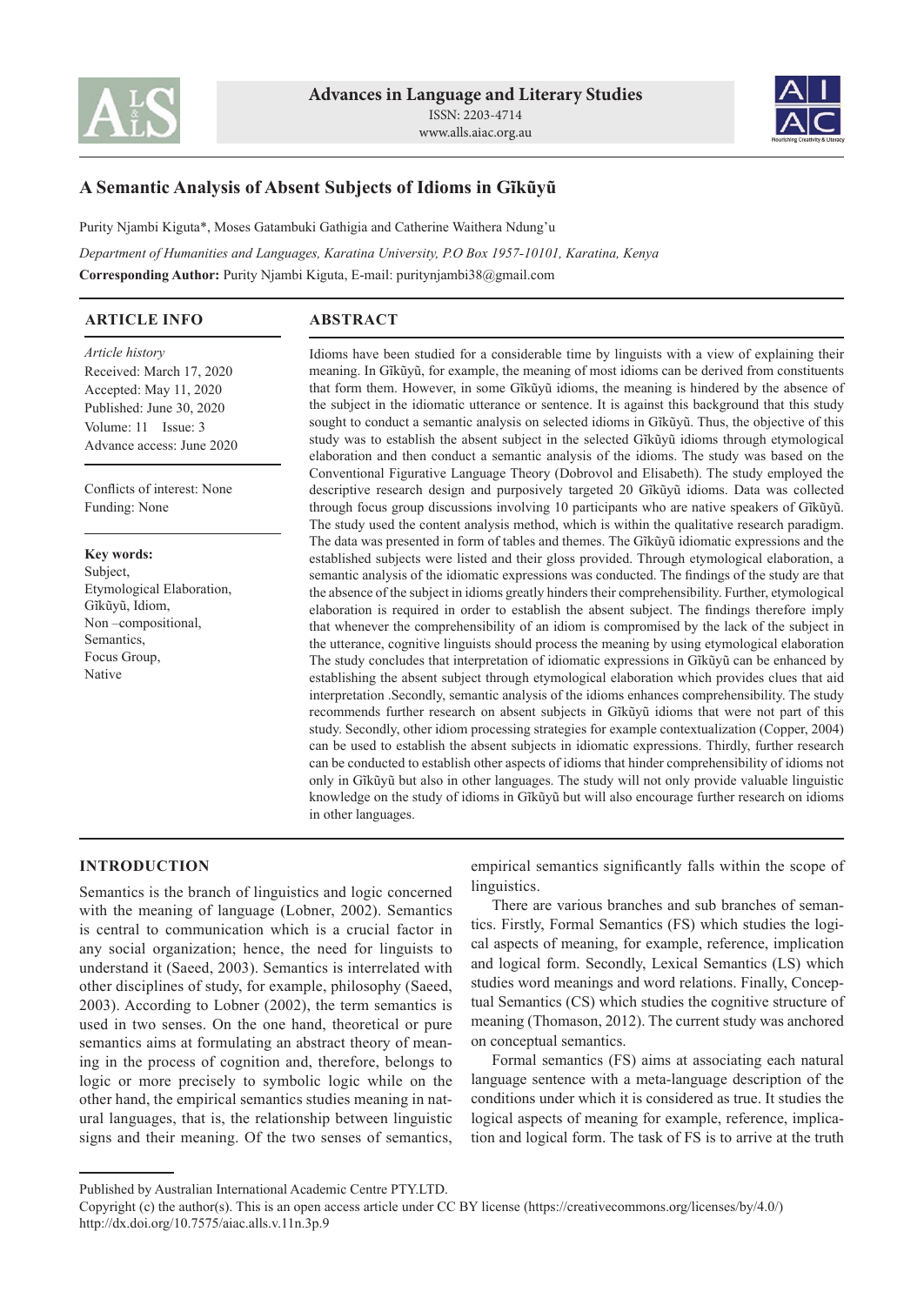conditions for sentences from the fixed meaning assigned to the individual words and the fixed rules of syntax. FS seeks to understand the linguistic meaning by constructing precise models of principles that speakers use to define relations between word expressions in natural language and those that support meaningful discourse.

Lexical Semantics (LS) studies word meanings and relations (Thomason, 2012). It is concerned with meanings of words and lexical units. Lexical units include sub-words or sub-units such as affixes and prefixes, phrases and compound words. LS deals with fundamental questions such as how to describe the meaning of words; how to account for the variability of meaning from one context to another and how to create new meanings by combining words to make figurative units such as metaphors and idioms. Lexical semantics also inquires about vocabulary in language, sense relations in words such as antonymy , hyponymy and incompatibility.

According to Jackendoff (2002), Conceptual Semantics (CS) strives for a comprehensive account of linguistic knowledge provided by the lexical units, syntax and the psychological reality of linguistic information. The objective of CS is to provide a characterization of the conceptual elements that guide one to the interpretation of meaning. In other words, CS describes how human beings express their understanding of the world through language. According to Croft (200I), CS is based on two theoretical concepts. First, linguistic meaning is to be described in mentalist or psychological terms and neuro-scientific terms like is the case in generative syntax and phonology. Second, linguistic meaning is described to be that which the speaker intends to convey through language .This concept, therefore, includes the historical and cultural knowledge of the world, pragmatics and semantics. This forms the basis of the current study.

According to Fodor (2001), CS relates the mental structures or images encoding the linguistic expression and the language users' conceptualization of the world which can either be through hearsay, memory, inference or perception. The mental structures are culturally or historically grounded in the world. This has led to the development of various theories of interpretation of meaning of figurative units such as idioms. They include the conceptual Metaphor Theory by Lakoff and Johnson (1980), the Dual Coding Theory by Paivio (1991) and the Conventional Figurative Language Theory by Dobrovol and Elisabeth (2005). The study was guided by the Conventional Figurative Language Theory (CFLT).

Idioms, the topic of the current study, have been defined in a number of ways by different scholars. Moreno (2007), defines an idiom as a constituent or a series of constituents for which semantic interpretation is not a compositional function of the formativeness of which it is composed. Second, Glucksberg (2001) defines an idiom as a fixed expression made up of a single word or a string of words whose meaning is not derived from the literal meaning of the constituent words because it has a figurative meaning.

Idioms have therefore, an underlying principle of figurativeness. The literal meaning of the words that form an idiom is therefore different from the implied meaning (Kavka, 2004). This means that the words that form the idiomatic expression are used in a non-literal sense which can be semantically opaque. However, in transparent idioms the constituents of the utterance can provide clues that can aid in interpretation of meaning. According to Glucksberg (2001), such idioms are said to be compositional, because the words that form them provide clues to the interpretation of the meaning.

In some idioms the constituents do not provide any clue that can enhance interpretation. These idioms are regarded as non –compositional. In some non-compositional idioms however, the interpretation and comprehensibility of meaning is made even more complex by the absence of the subject that forms the topic of the idiom. This forms the hypothesis of the current study. The study assumes that there are idioms with absent subjects. According to Oxford Dictionary ( Ayto, 2012), the term subject refers to the thing that a symbol, a word or a sign stands for .According to Macmillan English Dictionary for Advanced Learners (Rundell, 2007), a subject refers to what is being talked about in an utterance.

The absence of the subject hinders interpretation of meaning and comprehensibility of idioms. This creates a semantic gap because the listener lacks the clue that can otherwise aid in processing the implied meaning of the idiom. It is against this background that the current research study identifies a linguistic lacuna that needs to be addressed. The study acknowledges that the absence of the subject in an idiom makes it difficult for a listener to interpret the meaning. This therefore explains the importance of conducting a semantic analysis of absent subjects in idioms. The objective of this study was therefore to establish the absent subjects in select Gĩkũyũ idiomatic expressions in order to enhance the interpretation of meaning. The choice of Gĩkũyũ as the language of study is based on the reason that Gĩkũyũ, a language from the Bantu language in Africa, is principally spoken majority of the people (Thompson, 2014). Gĩkũyũ is the widely spoken language in Kenya with the exception of English and Kiswahili (Webb & Kembo, 2000).According to population census (2019), there are 8.1million Gĩkũyũ speakers. Although Gĩkũyũ has elicited a lot of interest for research by linguists, it has relatively been understudied compared to other major languages (Webb &Kembo, 2000). As a result, there exist significant language gaps. A study on absent subjects in idioms in Gĩkũyũ is, therefore, a significant way of bridging these gaps.

The research will employ etymological elaboration as an idiom processing strategy. This will involve establishing background information on the historical and cultural inferences that motivated the use of each of the idioms under study. The aim is to identify the subject(s) which will enhance the interpretation of the meaning of the respective idioms under study.

#### **LITERATURE REVIEW**

Various studies on Conceptual Semantics have been conducted particularly on idiomatic expressions.

Munyu, (2016) conducts a study on the interpretation of Gikuyu idiomatic expressions: A cognitive Approach.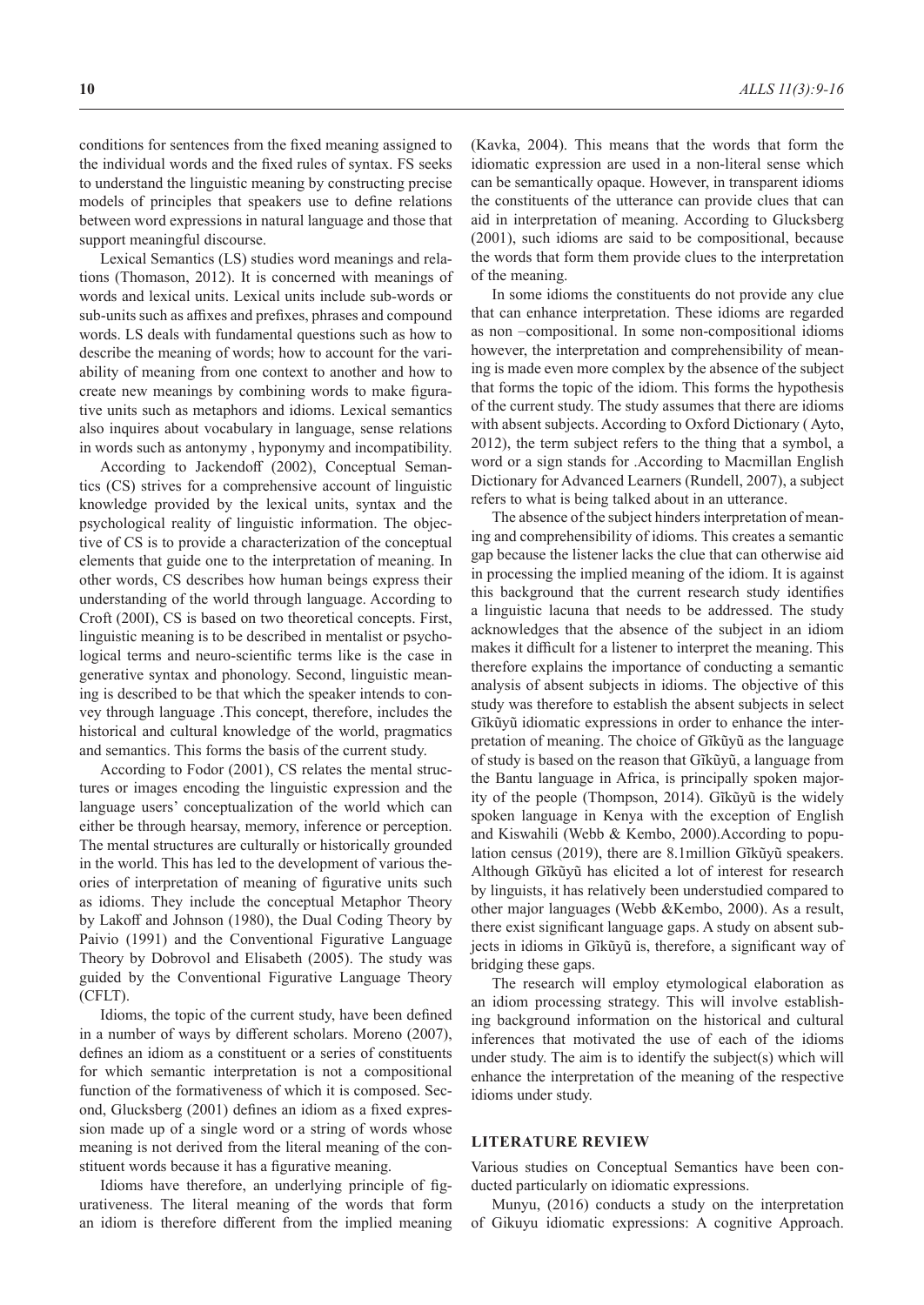The study aims at investigating selected Gikuyu idiomatic expressions with the view of establishing the contribution made by individual words and their role in enhancing interpretation. The study acknowledges that every word significantly contributes to enhancing the interpretation of meaning. This lays the foundation for the current study which seeks to establish the absent subjects in selected idioms. The study employs the Conceptual Metaphor Theory whose principle is that meaning is a concrete object which can be metaphorically grasped. It assumes that metaphors have target and source domains that are semantically linked and assumed to be stored together in the mind. In the study, the idioms are interpreted through a conceptual structure that is organized by cross-domain mappings or correspondences.

The researcher studies 51 idiomatic expressions in Gikuyu. The findings demonstrated that mapping is done on the metaphor from physical and familiar domain to a more concrete domain which represents the abstract meaning. The study however, realized that opaque idioms are difficult to analyze because some of them do not have a source that can easily be mapped to a target while some have absent referents which require to be established for mapping to be done. The researcher therefore recommends that the context requires to be established first in order to ensure that all the constituents and referents are present in the idiom.

This study relates to the current study because it involves a semantic analysis of Gikuyu idiomatic expressions just like it is the case in the current study which however, is limited to studying idiomatic expressions in Gikuyu with missing subjects. The study also lays a foundation for the current study because it suggests a research gap in the semantic analysis of idioms in Gikuyu whose subject is unknown. The researcher therefore recommends for the establishment of the context and etymological elaboration of the cultural and historical references that motivated the use of the idiom.

The study however differs from the current study because it employs the Conceptual Metaphor Theory while the current study employs the Conventional Figurative Language Theory which acknowledges that the knowledge of underlying conceptual metaphors is not the only knowledge relevant in the interpretation of idioms but other concepts that are culturally and historically based play a significant role in enhancing meaning in idioms. The present study uses etymological elaboration to establish the absent subjects providing a foundation for semantic analysis of the selected Gikuyu idiomatic expressions. However, only 20 idiomatic expressions have been discussed which reveals that there are research gaps that can be addressed in further studies. In the next section, the study highlights the methodology, findings and discussions, conclusions and recommendations of the study.

#### **THEORETICAL FRAMEWORK**

Several theories have been used in the study of idioms. These include the Dual Coding Theory by Paivio (1999), the Conceptual Theory of Metaphor by Lakoff and Johnson (1980) and the Conventional Figurative Language Theory by Dobrovol and Elisabeth (2005).

The Dual-Coding Theory (DCT) by Paivio is a theory of cognition that is based on the principle that verbal and mental codes in language can be used simultaneously to retrieve information. The theory therefore assumes that cognition is motivated by words and images. It does not consider the possibility of cognition being motivated by something else other than words and images (Reed, 2010). The DCT therefore does not account for figurative units such as idioms whose surface meaning is different from the underlying meaning.

The Conceptual Metaphor Theory by Lakoff and Johnson (1980) on the other hand, operates on the fundamental tenets that metaphors have target and source domains that are semantically linked and assumed to be stored together in the mind. Although they are important in interpreting meaning, they may not effectively account for the meaning of irregular units such as idioms.

This study employed the Conventional Figurative Language Theory by Dobrovol & Elisabeth, 2005. The choice of CFLT in the study is because unlike the other theories, CFLT acknowledges that the knowledge of underlying conceptual metaphor is not the only type of knowledge that is linguistically relevant in interpreting the meaning of figurative units. In order to describe how figurative units such as idioms, function, other concepts that are culturally and historically based should be taken into account. According to Grant (2004), the historical and cultural concepts can be derived by establishing the literal usage from the original contexts that motivated the use of the figurative unit through etymological elaboration.

The CFLT also acknowledges that idioms are motivated and not arbitrary. According to Boers (2005), it is necessary to establish the original literal concepts that motivate figurative units such as idioms. The Conventional Figurative Language Theory is therefore an appropriate theory for semantic analysis of Gĩkũyũ idioms where the cultural and historical references will be established to enhance interpretation.

#### **METHODOLOGY OF THE STUDY**

The study employed the descriptive research design. The descriptive research design was appropriate for the study because it allows for the description of a particular subject, ( Palton, 2002). It also allows the researcher to collect qualitative data through observation, survey, case study and interviews, (Trochim, 2005)

In the current study, the data was collected by the use of a focus group discussion involving 10 elderly native Gĩkũyũ speakers.

 A focus group discussion schedule was used to collect data. Ten (10) native speakers of Gĩkũyũ participated in focus group discussions to generate the elicited data. The discussion lasted for 1 hour. Questions were asked about the nature of idioms and the missing subjects. The group established the etymology of each of the 20 idiomatic expressions under study. This was done by tracing the cultural and historical references that motivated each idiom. The FGDs were tape-recorded in Gĩkũyũ, translated into English, and transcribed prior to the analysis. Discussions were conducted by a moderator / research assistant trained in qualitative research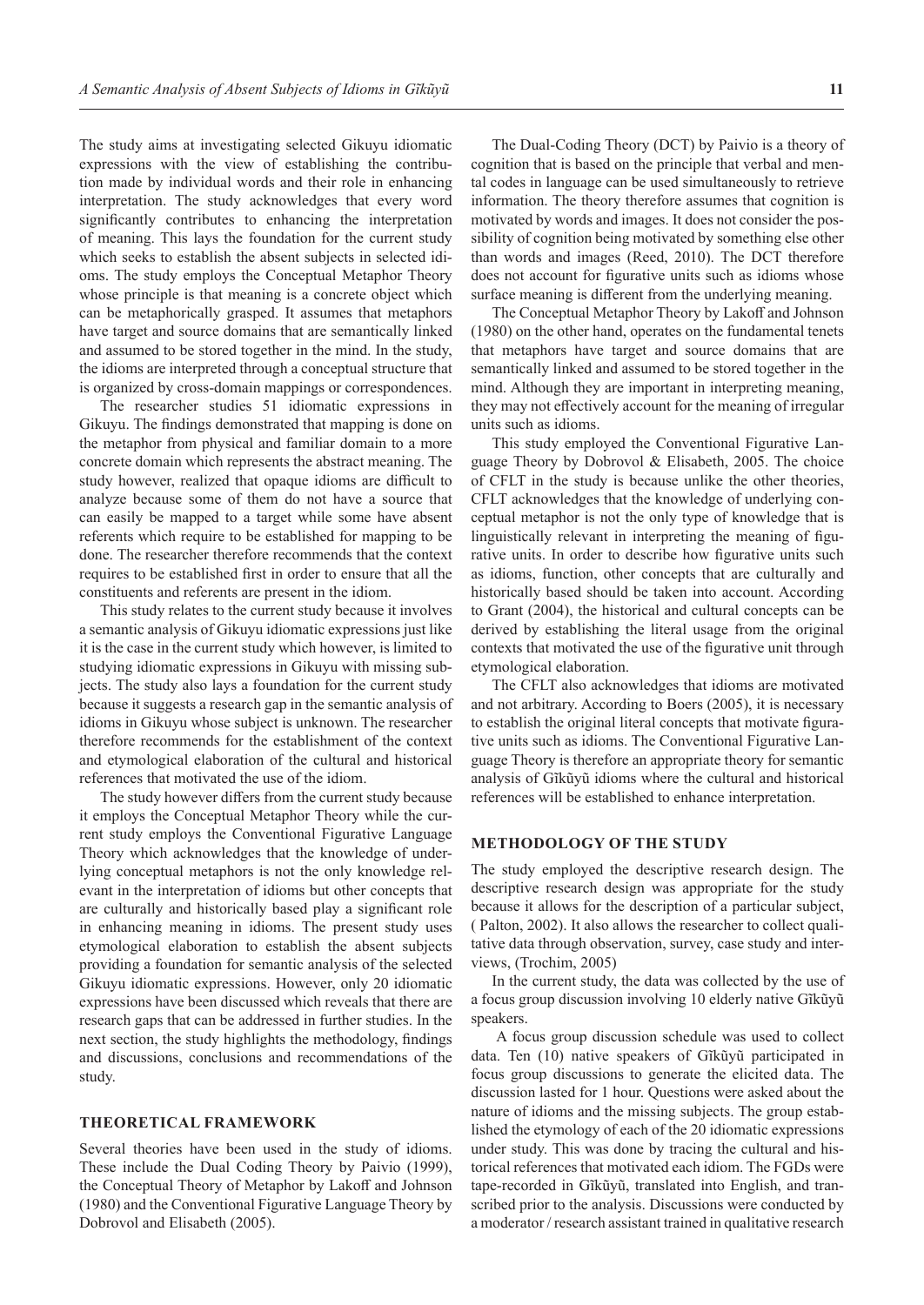methods. All focus group discussions were recorded on audiotape and a detailed transcript prepared after each discussion; notes were taken during the focus group discussions to supplement the transcripts. The transcripts were reviewed by the researcher to identify key themes and subthemes.

The researcher also participated in the focus group discussions as a participant observer. Participant observation is a qualitative research method in which the researcher not only observes the research participants, but also actively engages in the activities of the research participants. This requires the researcher to become integrated into the participants' environment while also taking objective notes about what is going on Lobner, (2002*).* The participants' observations and focus group discussions assisted the researcher to obtain a more valid result regarding the absent subjects and semantic analysis of the 20 idiomatic expressions under study. The choice of a focus group discussion for the study is because it is an effective method of collecting in-depth data or information. It allows a researcher to cover all dimensions of investigation through probing of informants whereby any ambiguities can be clarified and incomplete responses followed up (Mc Leud, 2014).

The participants were selected through purposive sampling as it is the most effective technique when research needs to study certain historical and cultural domains of language, (Bernard, 2002). The current study is grounded on cultural and historical concepts of Gĩkũyũ. The participants were also selected on the basis of knowledge, exposure and willingness to provide information (Sheppard, 2006).The participants' mastery of the Gĩkũyũ language had not been affected by immense language shift due to ideologies of education and westernization.

The raw data was reduced after initial editing in order to convert it into more classified forms that were appropriate for further analysis and presentation. Qualitative data requires be meaningfully reducing and reconfiguring in order to make it more manageable, (Saldana 2014).

Ten participants also analyzed the reduced data.

According to Krueger & Casey, (2000), the optimum number of participants may vary. However, the number generally suggested as manageable is between six and ten participants; large enough to gain a variety of data and small enough to be well organized, hence the choice of ten participants in the focus group. The focus group used qualitative data analysis and content analysis to achieve the initial objective of the study. The focus group analysis involved categorizing the reduced data in order to list the Gĩkũyũ idiomatic expression with absent referents. The focus group discussion established twenty absent subjects for each of the respective idioms under study. According to (Krueger & Casey (2002), the purpose of the study should drive the analysis hence, it is important to get rid of extra and irrelevant information.

The next procedure involved a focus group discussion involving descriptive analysis whereby etymological elaboration was carried out to establish the meaning of each of the twenty listed Gĩkũyũ idiomatic expressions. Having established the absent subjects in each of the listed idioms, semantic interpretation of the idioms under study was done. According to Strauss & Corbin (1998), the process of qualitative analysis aims to bring meaning to a situation or subject rather than search for the truth. The content analysis was systematic, sequential and continuous in order to guarantee quality and credibility. This procedure was necessary in order to reduce any instance of bias in focus group data. Following this procedure provides credible data that can be verified hence increasing the extent of dependability, consistency and conformability (Lincoln & Guba, 1989). Data presentation was done in form of themes and tables. The data collected was presented in the Gĩkũyũ orthography and a gloss provided in English.

#### **FINDINGS AND DISCUSSIONS**

The objective of this study was to establish the absent subjects in Gikuyu idiomatic expressions in order to enhance the interpretation of meaning. The Table 1 below highlights the twenty idiomatic expressions in Gĩkũyũ with absent referents and the absent referents as established through focus group discussions using etymological elaboration as an idiom processing strategy.

| Table 1. Idiomatic expressions with absent subjects: |
|------------------------------------------------------|
| Absent subjects in Gîkuyu Idioms                     |

| S/No | <b>Idiomatic expression</b>                                                                                   | Absent subject                                                  |
|------|---------------------------------------------------------------------------------------------------------------|-----------------------------------------------------------------|
| 1.   | Ĩgĩtunyuo mwana nĩ<br>ĩikagĩrio mũngũ<br>(when the baby is being)<br>taken from it, it is given<br>a pumpkin) | Nũgũ<br>(monkey)                                                |
| 2.   | Ndahonoka ciarera<br>(I have been salvaged /<br>saved from them when<br>they have hovered)                    | Nderi<br>(vulture)                                              |
| 3.   | Gũtua ma ndarwa<br>(Spitting off the night)                                                                   | Mata<br>(Saliva)                                                |
| 4.   | Irîaga na mbugi ona kûrî<br>na <i>ũgwati</i><br>(They graze bells even<br>when there is danger)               | Ng'ombe<br>(Cows)                                               |
| 5.   | Nî githĩu njenga<br>(It has ground coarse)<br>maize flour)                                                    | Gĩthĩi<br>(The grinding stone)                                  |
| 6.   | Gwĩtema na gaku<br>(Injuring with your own)                                                                   | Kahiũ<br>(knife)                                                |
| 7.   | Kĩraita na ndumo<br>(It is leaking with the<br>stitches)                                                      | Kĩnya<br>(Guard)                                                |
| 8.   | Gũkunya itarĩ<br>(You have pinched that<br>is not yet mature)                                                 | Mbembe<br>(Maize)                                               |
| 9.   | Gũkuua na ikundo<br>(Carrying with knots)                                                                     | Kĩondo<br>(a clean shaven head<br>carrying a knotted<br>basket) |
| 10.  | Gũtharia ya magi<br>(Destroying what<br>belongs to the wasp)                                                  | Nyũmba<br>(House)                                               |

(*Contd...*)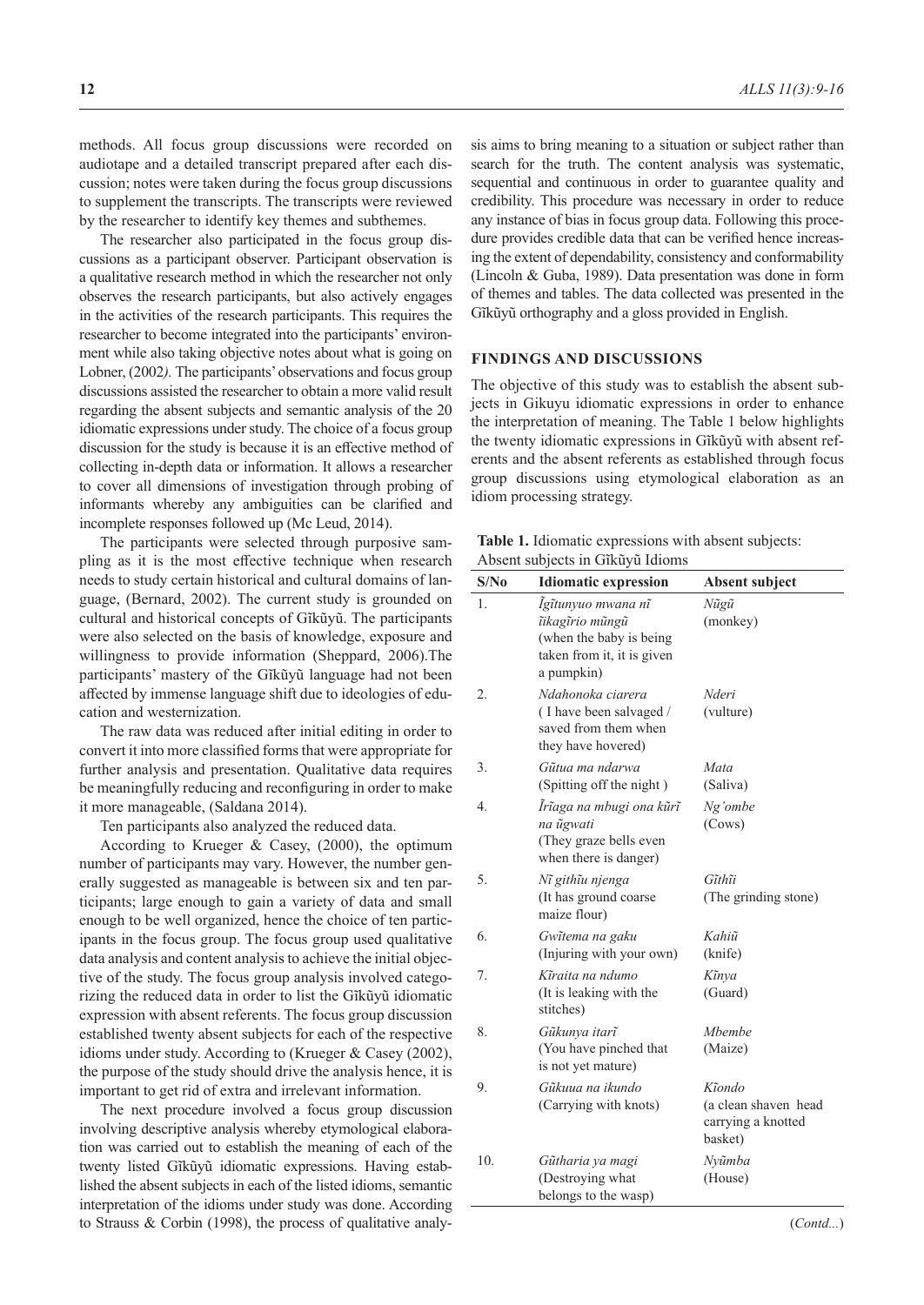**Table 1.** *Continued*

| S/N <sub>0</sub> | <b>Idiomatic expression</b>                                                                                       | <b>Absent subject</b>          |
|------------------|-------------------------------------------------------------------------------------------------------------------|--------------------------------|
| 11.              | Gũthoma matume<br>(Reading sealed one)                                                                            | Marũa<br>(Letters)             |
| 12.              | Kũracia igatuga<br>(Giving the best to them<br>thus getting the reward)                                           | Mhũri<br>(Goats)               |
| 13.              | Kurwara njũĩ gũtema<br>(You will suffer what I<br>know to cut)                                                    | Mũrimũ<br>(Illness)            |
| 14.              | Mũndũ ũtoĩ rũkĩera<br>(One who does not<br>know when it is slipping<br>out)                                       | Rũhiũ<br>(Panga)               |
| 15.              | Nĩ thĩmbaga na nduure<br>(It can gather but fail)<br>to ra)                                                       | mbura<br>(Rain)                |
| 16.              | Nî ûkûruota<br>(You will be forced to<br>use it to light the fire)                                                | Rũgiri<br>(Fence)              |
| 17.              | ũrĩ na rwaku<br>(You have your own)                                                                               | Rũgano<br>(Version of a story) |
| 18.              | Wîringie nî rwa nyarîrî<br>(Cross it is knee high)                                                                | Rũi<br>(River)                 |
| 19.              | Waga ma kwĩhaka<br>ndwaga ma gwĩthirima<br>(If you fail to get enough<br>to apply, you will get<br>little to rub) | Maguta<br>(Oil)                |
| 20.              | Ciakorire wacũ<br>mũgũnda<br>(They found wacũ in the<br>garden)                                                   | Irio/Nyama<br>(Food/Meat)      |

#### **Semantic Analysis of Idiomatic Expressions In Gĩkũyũ**

Below are the translated and elaborated Gikũyũ idioms after establishing the absent subjects.

*(1) Ĩgĩtunyuo (nũgũ) mwana nĩ ĩikagĩrio mũngũ*

(When the baby is being snatched from it (monkey) it is given a pumpkin)

The idiom is motivated from the practice of mothers in the Agikuyu community .The mothers would excavate abit of the earth where they could place their babies as the women worked on the farm. Due to the vast forest cover, there were numerous wild animals and particularly monkeys. The monkeys would, therefore, play with the babies .In some instances, some monkeys would carry or drag the babies or at times they would become wild if the mothers attempted to take the babies away .This was a traumatizing moment for the mothers who would devise all ways to get their baby back .The women, therefore, would entice the monkey with goodies such as pumpkins and other fruits. The monkeys would pay attention to the pumpkin thereby leaving the baby. The idiom refers to the act of giving a gift in order to entice the other person to give something in exchange.

# *If you want to take something precious from someone you must give a replacement or an incentive*

*(2) Ndahonoka(nderi) ciarera*.

(I have been salvaged from them (vultures) in the last minute)

The idiom is motivated from the practice of dumping the dead in the forest to be devoured by the wild animals. It is only the kings would be buried. As such, vultures and other birds of prey would hover around the dead body and after confirming there was no sign of life, they would eat up the flesh. Due to lack of modern medical care, there cases of very ill people being dumped in the forest, the villagers having assumed them as dead. However, in some cases, critically ill people would regain their strength and find their way back to their homes. As such, the person would have been said to have been rescued from the hungry vultures that had been hovering around the sick person with the hope of devouring the body once the person died. The idiom, therefore, refers to a situation where a person is salvaged from a very dangerous or fatal happening in the last minute. The idiom also compares to another Gikuyu idiom' Gutahikwo ni hiti' which literally means to be vomited by the hyena. The hyena being a carnivorous animal is known to attack human beings. The hyena is also associated with greed and gluttony such that it cannot regurgitate food or prey .Hence if a hy-ena vomits somebody, the person must have had a very narrow escape from death. Hence one can be said to have come out of the door of death.

### *To be saved from a deadly situation*

*(3) Gũtua (mata) ma ndwara*

 *(Spitting off (saliva) of the night.*

The idiom refers to the aspect of taking the first meal of the day which drains the saliva that may have accumulated in the mouth during sleep. One is assumed to be spitting the stale saliva in preparation for a new day.

#### *Taking the first meal of the day or breakfast.*

*(4) Ĩrĩaga (ngombe) na mbugi ona kũrĩ ũgwati.*

(They graze (cows) even with bells when there is danger.) The idiom derives its use from the culture of some farmers to bell the lead cow or goat in herd or flock respectively in order to keep track of the animals as they graze. The noise of the bell however, is the same one that guides the cattle raiders on the whereabouts of the animals because the cattle will still carry on with their activities oblivious of the lurking danger .To the animals life goes on.

# *One must carry on with life even when there are many risks or challenges.*

### *(5) Nĩ githĩu (githei) njenga .*

 (It (the grinding stone) has ground coarse maize flour) In the traditional Gikuyu setting, milling of cereals was done by two grinding stones against each other .The end product would be fine flour that would be used to prepare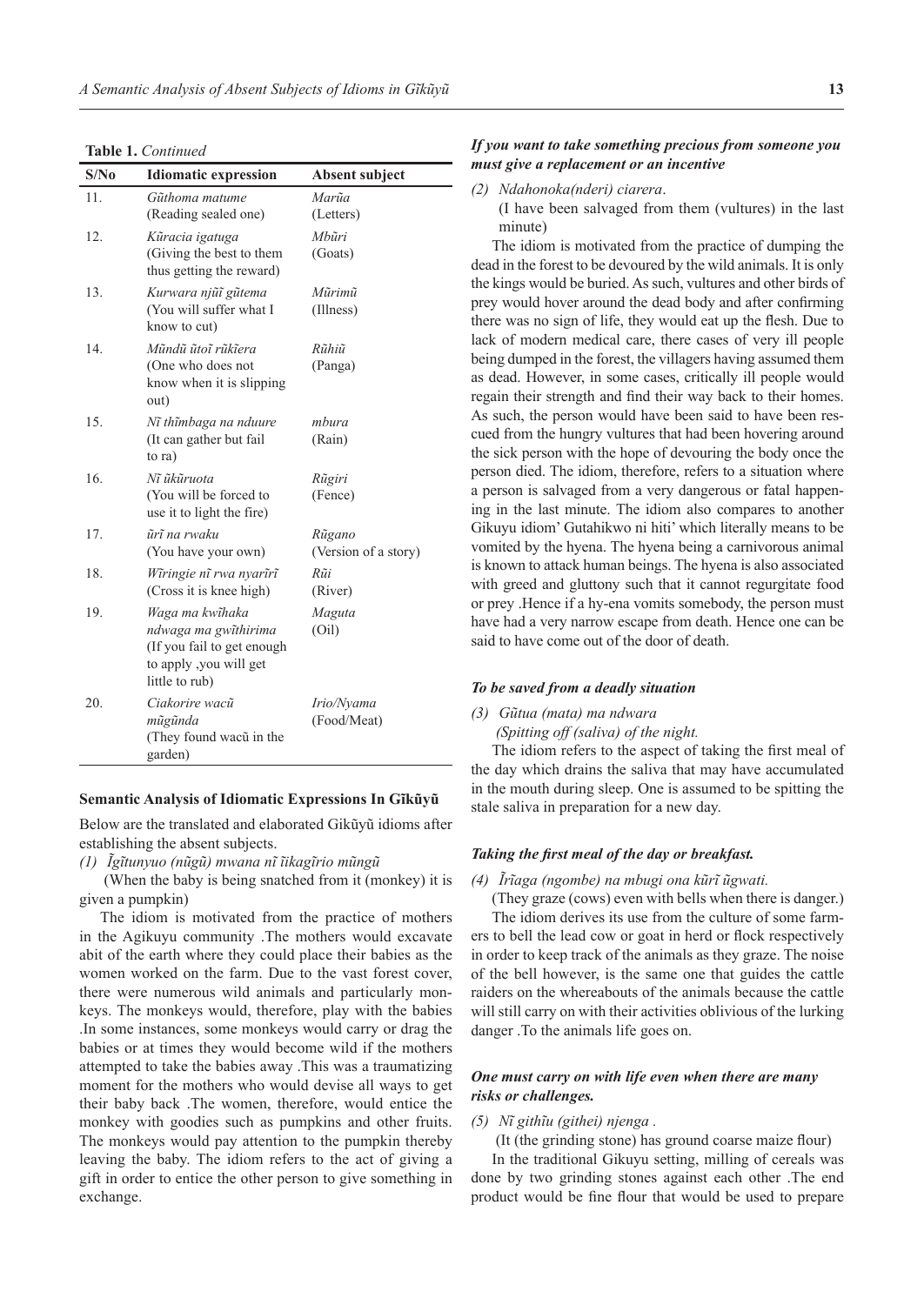porridge or meale meal also referred to as ugali. However, the stones would wear off with time and fail to grind the cereals in to fine flour. The end product would be broken pieces of cereals that could not prepare a good meal. This would therefore be a sign that all was not well and one needs to replace the stones or look for an alternative.

# *Things will not work out as expected because the crucial aspects are missing.*

#### *(6) Gwĩtema na (kahiũ) gaku* .

(Injuring yourself with your own (knife).

The idiom borrows from a scenario where one takes time to sharpen a knife only for the same knife to injure the person. It may hence appear that was on the path to self destruction.

#### *To be the cause of your own tribulations.*

(7) *(Kĩnya) Kĩraita na ndumo .*

The (gourd) is leaking with the stitches.)

The idiom draws its motivation from the gourd, a natural container grown from an indigenous plant in central parts of Kenya. In the event that the gourd got broken, it would be skillfully repaired by using sisal fibre to stitch up .In most cases the gourd would be usable. However there were instances where leaking would continue .This showed that the problem had not been resolved.

### *The problem is still in existence even after major interventions.*

*(8) Gũkunya (mbembe) ĩtarĩ.*

(You have pinched the (maize cob) that is not yet mature.) Farmers are in the habit of checking if the maize crop is ready. This is done manually by using the thumb to make a small opening on the upper part of the maize cob. If the cob is not ready it would be left in the field. However, if it was too green it would attract the opening would attract birds which would end up destroying the whole maize field. The farmer would therefore be at a loss on why he /she was not patience enough to wait for the maize to mature at its own pace.

# *To be deceived by the outward appearance only to discover the sad reality.*

### *(9) Gũkuua ( kĩondo ) na ikundo.*

(Carrying (the basket on a clean shaven head) with knots.)

In the Agikuyu community, married women would shave their heads clean. In the event that they needed to carry a basket, they would make knots on the rope attached to the basket in order to prevent it from slipping over their heads to the neck because of the smooth clean-shaved head The knots would enhance the grip. However , this turned out to be a painful experience as the knots would press hard on the scalp causing a lot of pain and suffering especially if the load was heavy. The women would however bear the pain as this was one of their chores. There was no other choice.

# *To undergo a lot of pain in a matter that is beyond your control.*

#### *(10)Gũtharia (nyũmba) ya magi.*

(Destroying (the house) belonging to wasps)

Wasps are feared because of their stinging effect as a defense mechanism .Most people will therefore avoid interfering with their nests. One is therefore portrayed as daring if he/she attempts to destroy the nest.

### *To be daring.*

#### (11) *Gũthoma (marũa) matume.*

(Reading (a letter) that is sealed.)

The idiom borrows from the ability for some messengers to guess the contents of a letter even before it is opened. Such people were portrayed as being too nosey and yet intelligence.

### *To be very intelligent such that one is able to read between the lines.*

#### *(12)Kũracia (mbũri) igatuga.*

(Giving the best (goats) thus getting the reward.)

In the Agikuyu community, dowry was paid in terms of goats to the bride's family. It was interpreted as a token of appreciation. It was expected that the flock would reproduce. In some cases the flock would reproduce significantly such that the bridegroom would be greatly honoured for giving the best dowry ever. He would receive a token.

#### *Working effectively and therefore getting a good reward.*

### *(13)Kũrwara (mũrimũ) njũĩ gũtema*

(You will suffer (an illness) I know the cure.

The idiom draws its motivation from the practice of making incisions on the part of the body that was ailing in order to drain the 'bad blood'. This practice was done by the traditional medicine men and traditional healers. In some instances the members of the community would disregard certain healers particularly if the treatment failed to work. The healer would then advise them not to undermine him because sooner or later they would require his services on an ailment which only he knew the cure.

# *A reminder that people may undermine somebody at the moment only to require his or her help later.*

#### *(14)Mũndũ ũtoĩ (rũhiũ) rũkiera.*

(One who does know when (the panga) is slipping out.)

Emotional intelligence was highly valued in the traditional African society. It was however, common to find ignorant people who would fail to keep a safe distance from another person using a panga. The person was likely to get injured in case the panga accidentally slipped from the user.

## *One who is very ignorant of the prevailing risk or has a low emotional intelligence.*

#### (15)*Ni thimbaga (mbura) na nduure.*

(It (rain) can gather and yet fail to give a down pour.) The idiom draws from the analogy of how rain clouds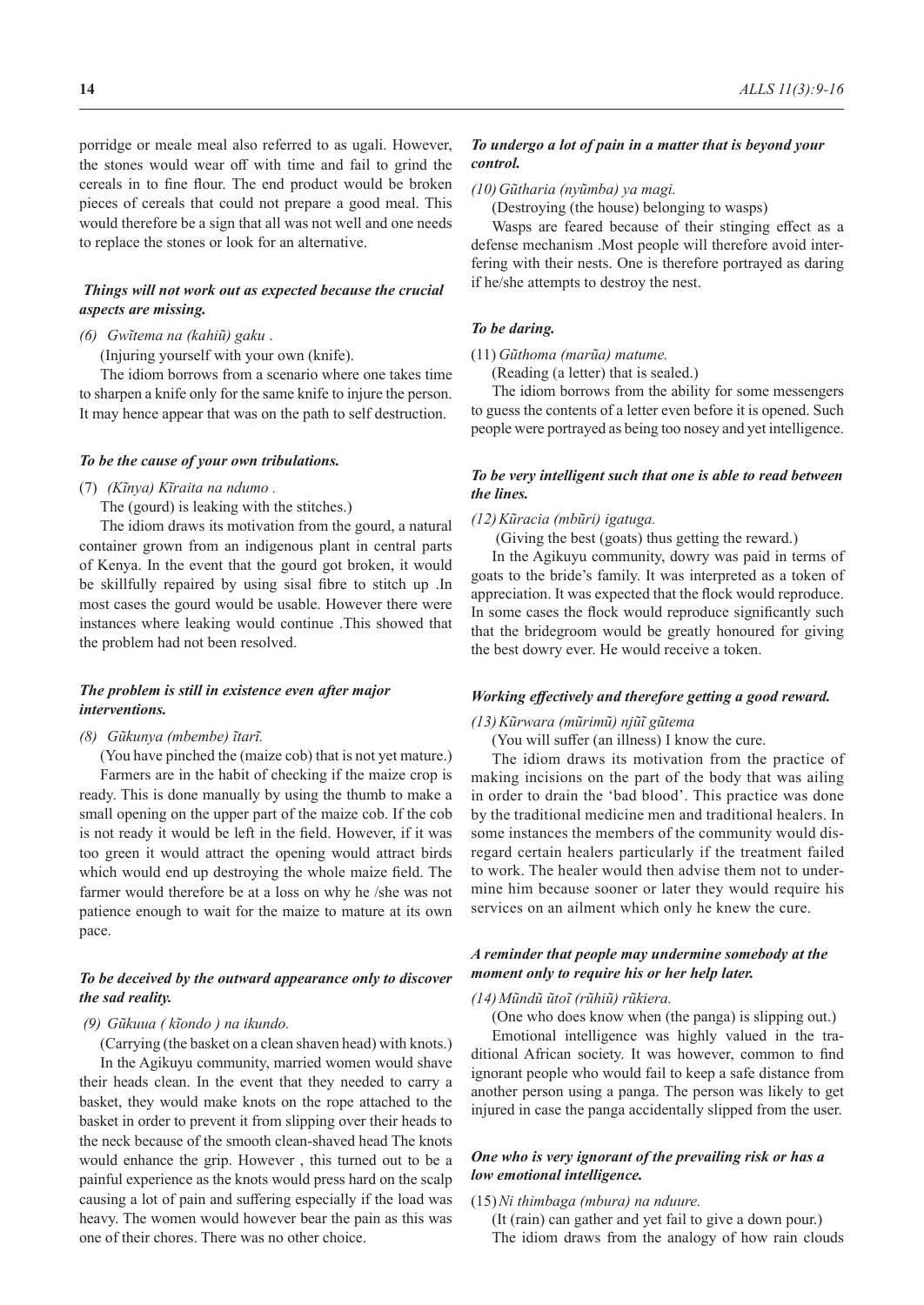at times gather in the sky predicting an impending heavy downpour .In some cases the clouds end up being dispersed by strong winds leading to lack of rain.

### *Not all predictions come to materialize/ some early signs may be deceptive.*

#### *(16)( Rũgiri) ni ũkũruota .*

(You will be forced to use (the fence) to light the fire and warm yourself.)

The Gikuyu homestead was always fenced using locally available poles. This was a symbol of security and ownership. However, in the event of disputes, some people in their bout of anger would uproot the timber posts and use them as firewood. This would spark fear among the people because it was a bad omen .This act portrayed that things had gone out of hand or a situation had reached its worst level due to anger.

### *Your problems have gotten out of hand because of your poor conflict resolution skills.*

#### *(17)Urĩna (rũgano) rwaku .*

(You have (a version) of your own.)

 The idiom is derived from the controversial nature of some people. Such people will always come up with their own version of any story which is not always true. These people are disregarded by the society and perceived as having poor interpersonal skills.

#### *You have your own problems which are not known to us.*

*(18)Wĩringie (rũĩ ) nĩ rwa nyarĩrĩ .*

(Cross (the river) it is knee high.)

The idiom draws its motivation from how people are expected to find their way out during floods. This is particularly so when the water level is knee high and one has to develop survival tactics in order to cross over. The idiom therefore urges everyone to use their emotional intelligence to resolve the problems affecting them.

### *It is man for himself and God for us all.*

#### *(19)Waga (maguta) ma kwĩhaka ndwaga ma gwĩthirima.*

 (If you fail to get enough (oil) to apply you will get a little to rub.)

The idiom borrows from the common oil skin that was used in the traditional African setting. Althoug it would in the end run out of oil, there always seemed to be some little oil remaining with each use.

# *Do not give up on something instead keep trying as you may succeed in a small way that will ease the problem.*

#### *(20)Ciakorire(irio/nyama) wacũ mũgũnda .*

(They (food/meat) found Wacũ in the shamba.)

The idiom draws its motivation from a woman by the name Wacu who was despised by her husband and co wife. She would be sidelined on a lot of matters.Wacu would go on with her duties such as farming. One day her husband held a feast in her absence,. As he was roasting meat, a bird of prey grabbed a chunk of hot meat. Unfortunately the hawk was forced to drop the piece of meat because it could not withstand the heat. The meat was dropped near where Wacu was working .Wacu was more than glad to enjoy the delicious meat. Later she came to learn that indeed the piece was from her home *No one can bar you from receiving up your blessings even if they set several barriers.* 

### **CONCLUSION**

The study set out to conduct a semantic analysis of absent subjects in idiomatic expressions in Gĩkũyû. The study was guided by two objectives: to establish the absent subjects in idioms under study and to conduct a semantic analysis of the idioms with the complete constituents. The study analyzed twenty idiomatic expressions in Gĩkũyũ with absent subjects with the objective of establishing the subjects and interpreting the meaning of idioms under study. This study confirmed that the interpretation of meaning in idiomatic expressions can be hindered by the absence of the subject in the utterance. It is therefore necessary to establish the absent subject in idiomatic expressions in order to have complete utterances as this provides cues that enhance interpretation.

The study notes that establishing the cultural and historical references that motivate particular idioms in Gĩkũyũ through etymological elaboration is an effective way of establishing the absent subjects. The study also acknowledges that the Conventional Figurative Language Theory is an appropriate theory for semantic analysis of Gĩkûyũ idioms. This is because the theory acknowledges that there is a relationship between the figurative meaning of a lexical unit and the mental image that forms its concept basis. The image component is a conceptual structure that is historically and culturally grounded. These cultural and historical concepts govern the inference from literal to figurative meaning of idioms.

This study therefore concludes that there are idiomatic expressions in Gĩkũyũ with absent subjects. This hinders the interpretation of meaning. However, when the subjects are established through etymological elaboration, interpretation of meaning is enhanced. The study also concludes that unlike other idiom processing strategies, etymological elaboration is a more effective strategy for semantic analysis of idioms with absent subjects as it provides the necessary background information that semantically motivated the use of the respective idiomatic expressions. This information the provides the clues that aid in processing the meaning of idioms.

### **RECOMMENDATIONS**

The study elicited certain recommendations:

First, the study employed the Convectional Figurative Language Theory by Dobrovol and Elisabeth (2005) on twenty idiomatic expressions in Gĩkũyũ with absent subjects, the theory can therefore be employed on other idiomatic expressions which were not part of the study.

 Secondly, etymological elaboration was used to establish the absent subjects in the idioms, other idiom processing